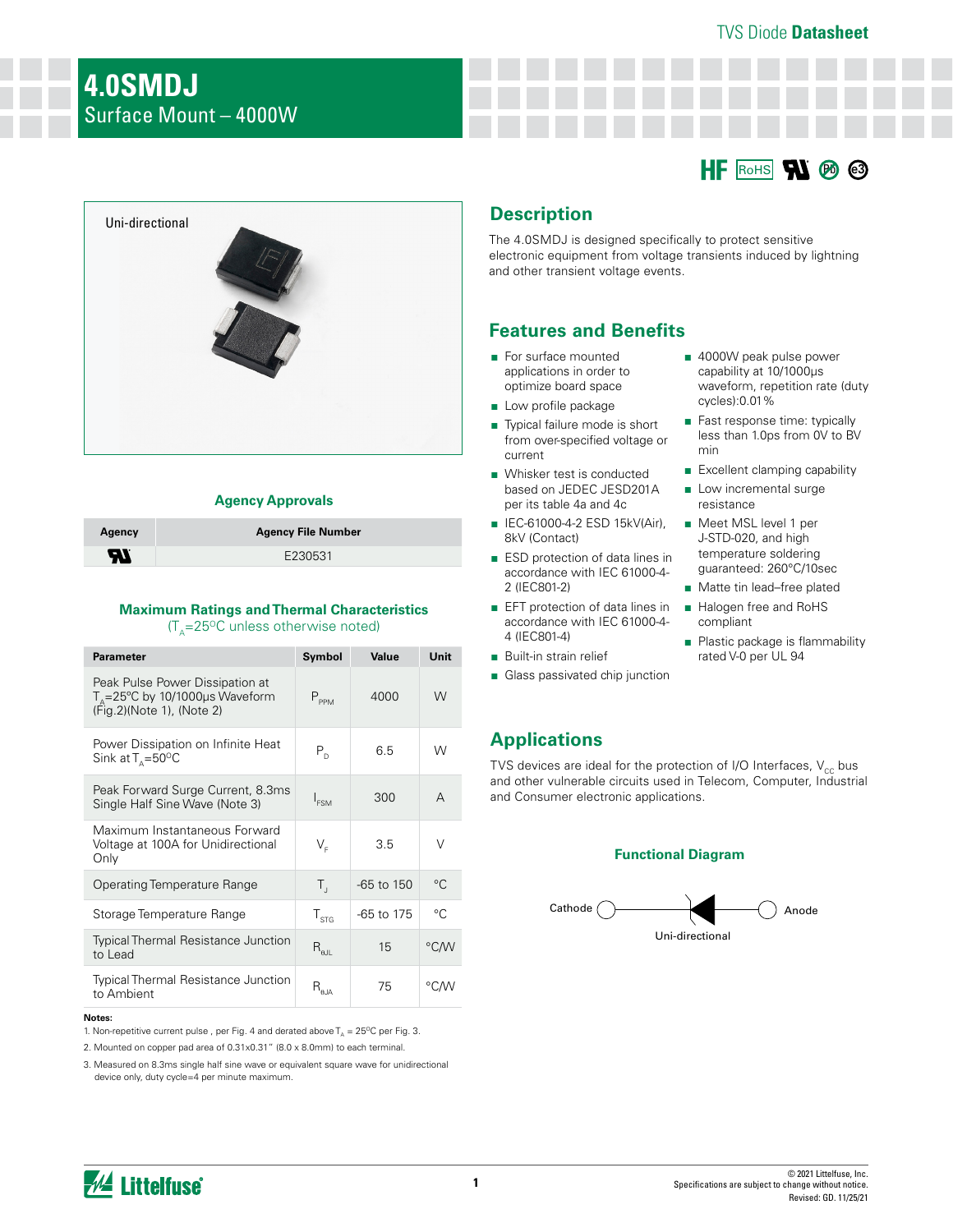| $\blacksquare$        |                |                                                    |                                                             |             |                        |                                                                               |                                                                               |                                                               |                                                       |                                                     |                                                               |                           |
|-----------------------|----------------|----------------------------------------------------|-------------------------------------------------------------|-------------|------------------------|-------------------------------------------------------------------------------|-------------------------------------------------------------------------------|---------------------------------------------------------------|-------------------------------------------------------|-----------------------------------------------------|---------------------------------------------------------------|---------------------------|
| Part<br><b>Number</b> | <b>Marking</b> | Reverse<br><b>Stand off</b><br>Voltage $V_{\rm R}$ | <b>Breakdown</b><br>Voltage $V_{\text{eq}}$<br>(Volts) $@L$ |             | <b>Test</b><br>Current | <b>Maximum</b><br><b>Clamping</b><br>Voltage V <sub>c</sub><br>$\circledcirc$ | <b>Maximum</b><br><b>Clamping</b><br>Voltage V <sub>c</sub><br>$^{\circledR}$ | <b>Maximum</b><br><b>Peak Pulse</b><br>Currentl <sub>pp</sub> | <b>Maximum</b><br><b>Peak Pulse</b><br><b>Current</b> | <b>Maximum</b><br>Reverse<br>Leakage I <sub>R</sub> | <b>Maximum</b><br><b>Temperature</b><br><b>Coefficient of</b> | Agency<br><b>Approval</b> |
|                       |                | (Volts)                                            | <b>MIN</b>                                                  | <b>MAX</b>  | ъ,<br>(mA)             | $(10/1000)$ µS)<br>(V)                                                        | $(8/20\mu S)$<br>(V)                                                          | $(10/1000\mu S)$<br>(A)                                       | $I_{\text{pp}}$ (8/20µS)<br>(A)                       | $@V_{R}$<br>$(\mu A)$                               | $V_{BR}$ (%/C)                                                | 97                        |
| 4.0SMDJ10A            | 4PDX           | 10.0                                               | 11.10                                                       | 12.30       | 1                      | 17.0                                                                          | 29.0                                                                          | 235.5                                                         | 1480.0                                                | 5                                                   | 0.071                                                         | $\times$                  |
| 4.0SMDJ11A            | 4PDZ           | 11.0                                               |                                                             | 12.20 13.50 | 1                      | 18.2                                                                          | 31.0                                                                          | 220.0                                                         | 1385.0                                                | 2                                                   | 0.074                                                         | X                         |
| 4.0SMDJ12A            | 4PEE           | 12.0                                               |                                                             | 13.30 14.70 |                        | 19.9                                                                          | 32.0                                                                          | 201.5                                                         | 1270.0                                                | $\overline{2}$                                      | 0.075                                                         | X                         |
| 4.0SMDJ13A            | 4PEG           | 13.0                                               |                                                             | 14.40 15.90 |                        | 21.5                                                                          | 34.0                                                                          | 186.5                                                         | 1175.0                                                | 2                                                   | 0.076                                                         | X                         |
| 4.0SMDJ14A            | 4PEK           | 14.0                                               | 15.60                                                       | 17.20       | $\mathbf{1}$           | 23.2                                                                          | 35.0                                                                          | 172.5                                                         | 1085.0                                                | $\overline{2}$                                      | 0.080                                                         | X                         |
| 4.0SMDJ15A            | 4PEM           | 15.0                                               |                                                             | 16.70 18.50 |                        | 24.4                                                                          | 37.0                                                                          | 164.0                                                         | 1033.0                                                | $\overline{2}$                                      | 0.083                                                         | X                         |
| 4.0SMDJ18A            | 4PET           | 18.0                                               | 20.00 22.10                                                 |             |                        | 29.2                                                                          | 42.0                                                                          | 137.0                                                         | 860.0                                                 | 2                                                   | 0.088                                                         | X                         |
| 4.0SMDJ20A            | 4PEV           | 20.0                                               |                                                             | 22.20 24.50 | 1                      | 32.4                                                                          | 45.0                                                                          | 123.5                                                         | 780.0                                                 | 2                                                   | 0.091                                                         | X                         |
| 4.0SMDJ24A            | 4PEZ           | 24.0                                               | 26.70 29.50                                                 |             |                        | 38.9                                                                          | 51.0                                                                          | 103.0                                                         | 650.0                                                 | $\overline{2}$                                      | 0.092                                                         | X                         |

### **Electrical Characteristics** (T.=25°C unless otherwise noted)

 $\lor_{_{\sf BR}}$  @T $_{_{\sf J}}$ =  $\lor_{_{\sf BR}}$ @25°C x (1+  $\pmb{\alpha}$  T x (T $_{_{\sf J}}$ - 25)) (  $\pmb{\alpha}$  T:Temperature Coefficient)





- P<sub>PPM</sub> Peak Pulse Power Dissipation -- Max power dissipation
- **V<sub>R</sub>** Stand-off Voltage -- Maximum voltage that can be applied to the TVS without operation
- **V<sub>BR</sub> Breakdown Voltage** -- Maximum voltage that flows though the TVS at a specified test current (I<sub>r</sub>)
- V<sub>c</sub> Clamping Voltage -- Peak voltage measured across the suppressor at a specified Ippm (peak impulse current)
- **I<sub>R</sub>** Reverse Leakage Current -- Current measured at V<sub>R</sub>
- **V<sub>F</sub>** Forward Voltage Drop for Uni-directional

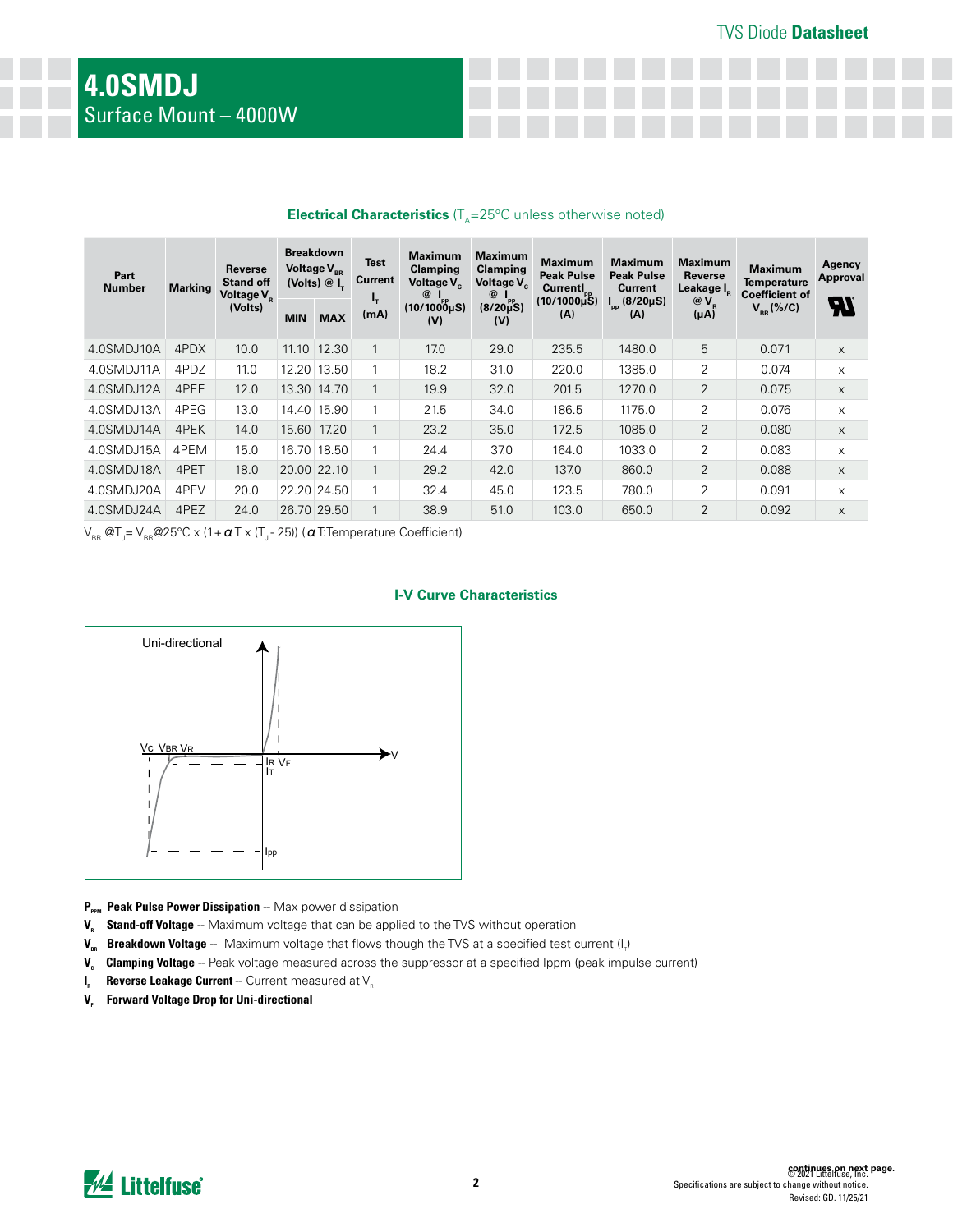# **Ratings and Characteristic Curves** (T<sub>A</sub>=25°C unless otherwise noted)



**Figure 3 - Peak Pulse Power Derating Curve Figure 4 - Pulse Waveform**





**Figure 2 - Peak Pulse Power Rating**





**Figure 5 - Typical Transient Thermal Impedance Figure 6 - Maximum Non-Repetitive Peak Forward Surge Current Uni-Directional Only**

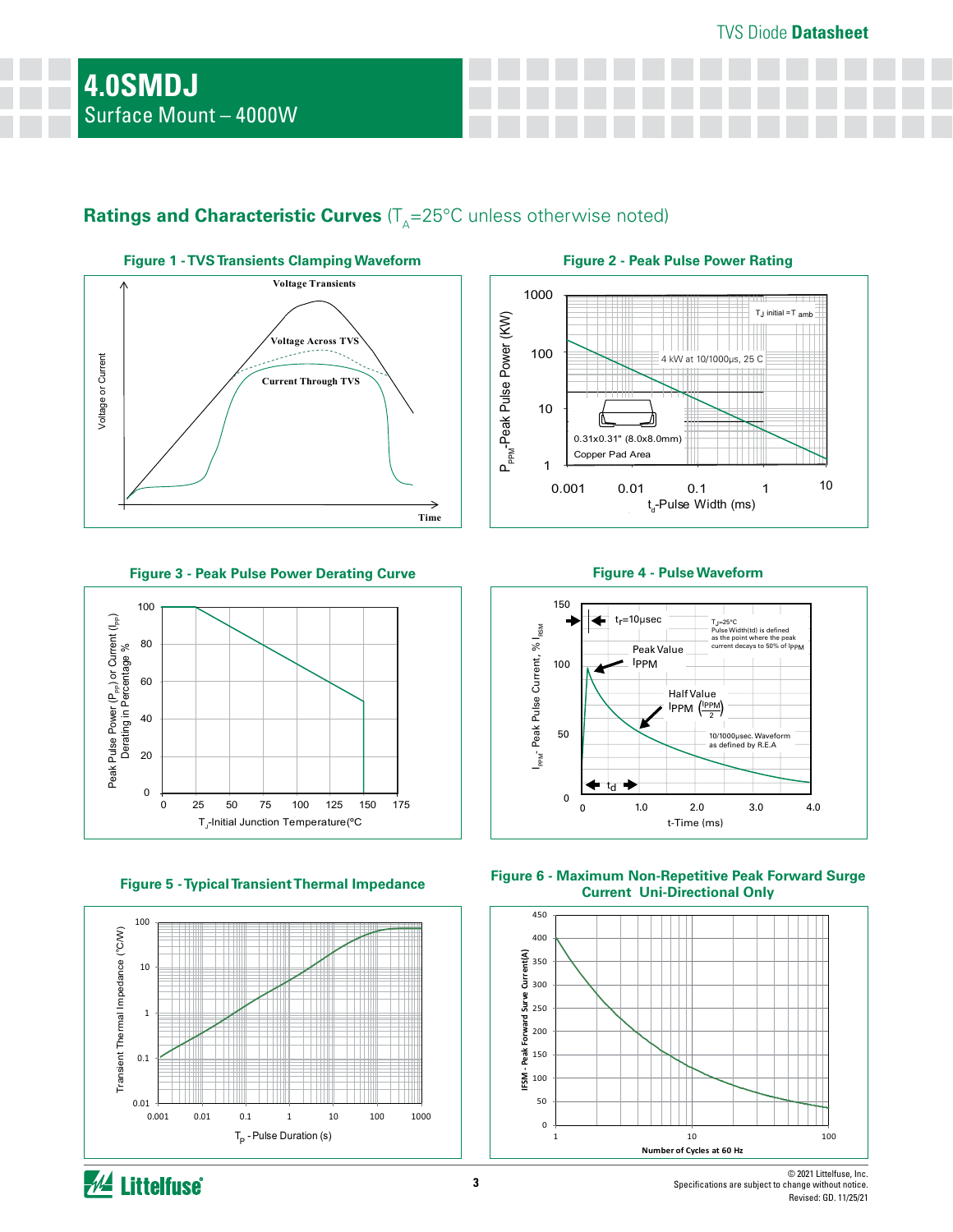# **Ratings and Characteristic Curves** (T<sub>A</sub>=25°C unless otherwise noted)



### **Figure 7 - Peak Forward Voltage Drop vs Peak Forward Current (Typical Values)**

# **Soldering Parameters**

| <b>Reflow Condition</b>            |                                                 | Lead-free assembly |  |
|------------------------------------|-------------------------------------------------|--------------------|--|
|                                    | - Temperature Min (T <sub>s(min)</sub> )        | $150^{\circ}$ C    |  |
| <b>Pre Heat</b>                    | - Temperature Max $(T_{\text{sum}})$            | $200^{\circ}$ C    |  |
|                                    | - Time (min to max) $(t_*)$                     | $60 - 120$ secs    |  |
| peak                               | Average ramp up rate (Liquidus Temp (T,) to     | 3°C/second max     |  |
|                                    | $T_{S(max)}$ to $T_{L}$ - Ramp-up Rate          | 3°C/second max     |  |
| <b>Reflow</b>                      | - Temperature (T <sub>1</sub> ) (Liquidus)      | $217^{\circ}$ C    |  |
|                                    | - Time (min to max) $(t_*)$                     | $60 - 150$ seconds |  |
| Peak Temperature (T <sub>a</sub> ) |                                                 | $260^{+0/5}$ °C    |  |
| $(t_{\rm b})$                      | Time within 5°C of actual peak Temperature      | 30 seconds         |  |
| <b>Ramp-down Rate</b>              |                                                 | 6°C/second max     |  |
|                                    | Time 25°C to peak Temperature (T <sub>a</sub> ) | 8 minutes Max.     |  |
| Do not exceed                      |                                                 | $260^{\circ}$ C    |  |

## **Physical Specifications**

| Weight          | 0.007 ounce, 0.21 grams                                              |
|-----------------|----------------------------------------------------------------------|
| Case            | JEDEC DO214AB. Molded plastic body<br>over glass passivated junction |
| <b>Polarity</b> | Color band denotes positive end<br>(cathode) except Bidirectional.   |
| <b>Terminal</b> | Matte Tin-plated leads, Solderable per<br>JFSD22-B102                |



## **Environmental Specifications**

| <b>High Temp. Storage</b>  | JESD22-A103              |
|----------------------------|--------------------------|
| <b>HTRB</b>                | JESD22-A108              |
| <b>Temperature Cycling</b> | JESD22-A104              |
| <b>MSL</b>                 | JEDEC-J-STD-020, Level 1 |
| H3TRB                      | JESD22-A101              |
| <b>RSH</b>                 | JESD22-A111              |

*M* Littelfuse®